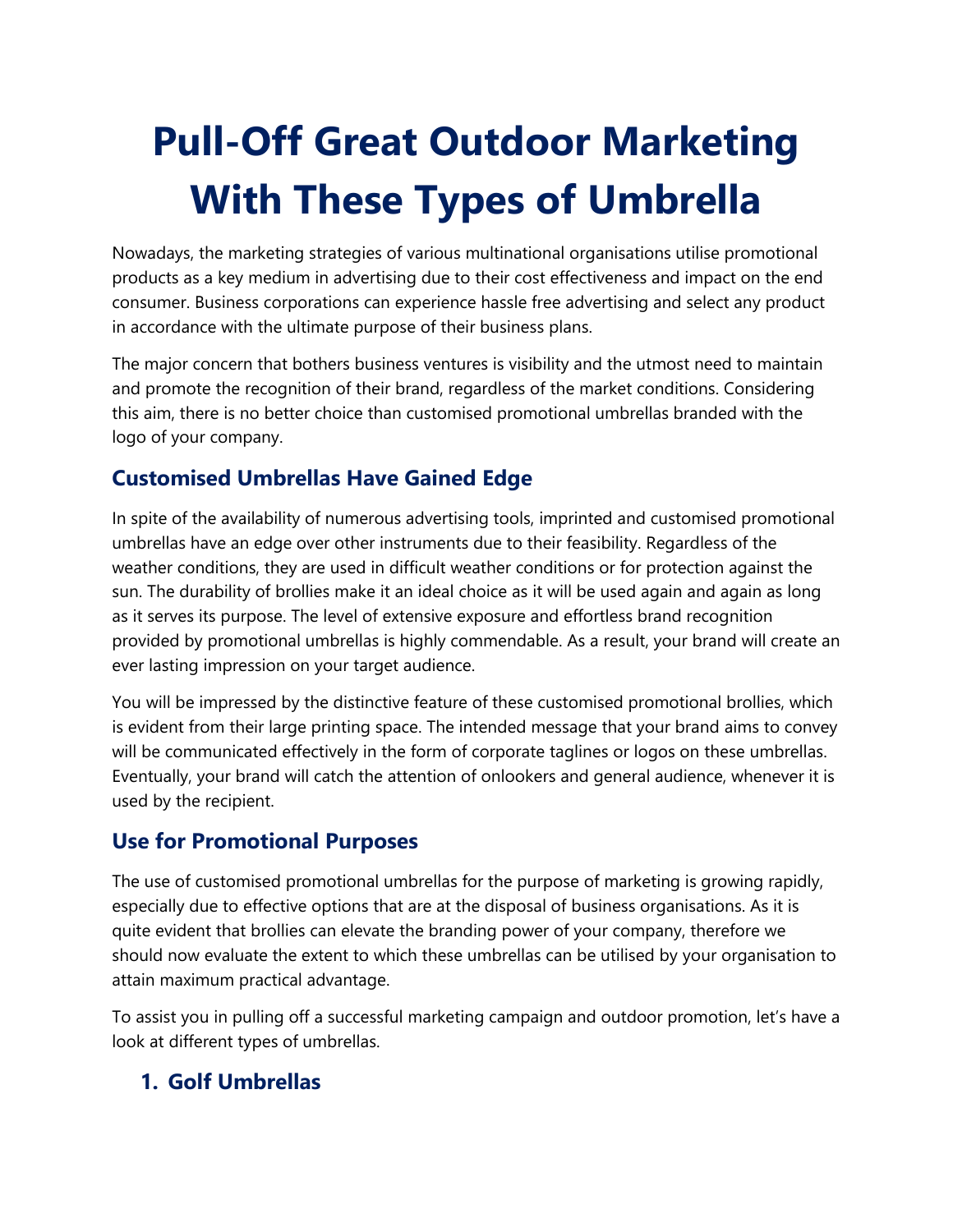There are over 2000 golf courses in the UK, which clearly implies that golf is a popular sports in the UK. Giving out promotional golf umbrellas at various outdoor activities can play a vital role in uplifting the name of your brand. Enhance prominence and visibility is guaranteed by these umbrellas at golf events due to their sturdiness, therefore if your corporate calendar has some outdoor activities lined up, do not miss out a golf tournament.

Most importantly, do not forget incorporating promotional golf umbrellas at these events as these products will help your brand to grow and prosper. So what you are waiting for? Search for reputed manufacturers and suppliers of customised promotional umbrellas, whether it be windproof lightweight double vented sports golf umbrellas, double canopy golf umbrellas, or golf umbrellas with flag pattern. Make your brand outshine as it is your responsibility to ensure that your business is not dominated by your competitors.

# **2. Mini Umbrellas**

Are you in search for something that is handy and light? Then what are you waiting for? Immediately grab your hands on the promotional mini umbrellas. If you are on the go, then these brollies should be your choice as they can fit in your briefcase, handbag, and even your pocket.

Mini promotional umbrellas are the perfect choice for all corporate junkies, who find it difficult to carry a large umbrella, especially in their formal attire. For all those business ventures, whose target audience mainly comprise of such individuals should grab their hands on mini umbrellas as a promo giveaway.

These brollies are considered as the one of the top choices among prospective clients due to their automatic open mechanism and unisex design. Due to the ease offered by these umbrellas, your brand obtain unlimited exposure and recognition.

Are you worried about the fact that their reduced size also affects their quality? This is not the case as these umbrellas are also manufactured with enhanced durability and sturdiness that you find in large promotional brollies.

## **3. Fashion Umbrellas**

When the sun shines the brightest or when the rain hits the ground, fashion umbrellas will surely come in handy. They are indeed a perfect giveaway for your valuable staffs, loyal customers, or corporate clients due to their superior durability and reliability.

In the list of different types of umbrellas, fashion umbrellas are the most common and popular giveaway by business corporations. They are highly preferred by different ventures and are highlighted as the perfect corporate gift due to the visibility they offer.

In case this may be too confusing, let us take it this way. Imagine your respective client or their family members make use of your promotional fashion umbrella in public area. Once they open